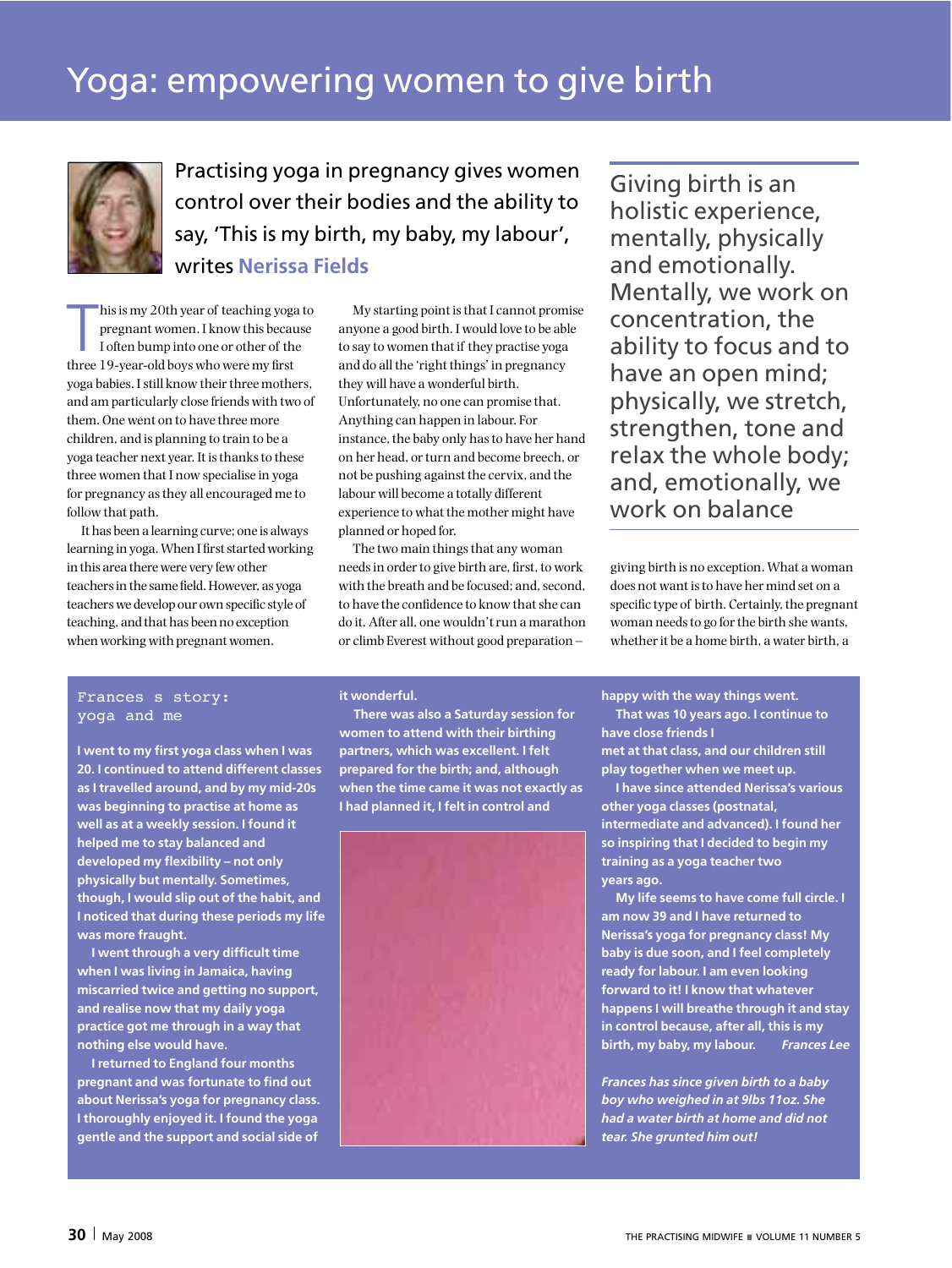#### EMMA S STORY

**I have two children, Kia aged four and Levi aged one. I feel that having my children has taken me on a journey into yoga and into myself. Yoga has given me extra confidence with my abilities, and helped me to birth two children naturally at home with no medical intervention.**

**I worked as a nurse for 12 years and have practised yoga for about the same. When I became pregnant with my little girl I was adamant that I wanted a home birth. It came from inside. I continued to go to my regular yoga class and also started going to Nerissa's yoga for pregnancy class. Attending that class helped me to learn many positive techniques to deal with labour and birth. It gave me a complete focus. I also learnt so much about the essence of yoga.**

**Through practising yoga for pregnancy I learnt to let go, to be easier on myself and to become more flexible: mentally, emotionally and physically. It was such valuable preparation. Although I had my hopes on a home birth, the classes encouraged me to realise that it was okay to have my goal but it was also important to be open and flexible to whatever happened on the day. So I packed a hospital bag just in case!**

**I found the yoga gentle and relaxing and looked forward to the class for the special connection time with my baby. The repetition of labour movements plus the humming and sound work we did just clicked into place when I went into labour. I enjoyed making sound in the class, and found this invaluable while in labour. It gave me the focus described above and enabled me to hold my space and take myself deep inside my body. I felt totally in control, I hummed through**



**the contractions and kept my hips moving. I could hear Nerissa's voice: 'upright and mobile', 'send the sound down to your perineum'… I visualised a flower opening; and, with the help of my partner pressing shiatsu points on my back, we had Kia Rose eight hours later weighing 5lbs 8oz at home in the bedroom – no drugs, no gas and air, just yoga, breathing and sound.**

**With my second baby I attended the same class as I knew it was the yoga that had helped prepare me and put me in such a positive space with Kia. Second time round it all happened more quickly and contractions felt much more intense, but again I coped using the power of sound and flowing with my body. I didn't resist; I let my body open as it wanted to. In the early stages oflabour we were**

**having dinner with Kia and I was able to**

**leave, do some humming and hip-rocking then get back up atthe table and keep everything relatively normal. I have always practised humming with Kia so she wasn't at allfazed by this, although she did think I was being naughty getting up and down from the table while eating! Once she was in bed I letlabourtake full hold, and it all progressed very quickly.**

**I phoned the midwife and told her I was okay but we would need her that night. I even practised the warrior pose to keep strong and focused in between contractions. The midwife and my mother (who was coming to look after Kia) both turned up at the same time just after I had gone into the final stage of labour and Levi's head was crowning. Levi was delivered about 15 minutes later weighing 7lbs 1oz. I was able to work with body, breath and sound – and stay focused. When the time came I breathed and panted with the final contraction and delivered him myself on to my tummy. It was an amazing experience.**

**Both times I felt an immense connection to the ancestral spirit, tuning into all the millions of women who had given birth before me as well as tuning into my own body. Yoga has taught me to listen, love myself and embrace life.**

**Having children changed me as a woman, and my personal yoga practice has deepened. Yoga time keeps my backache free and gives me space from busy family life. I am currently training with the British Wheel of Yoga to become a yoga teacher, and feel very drawn to working with pregnant women and children. I would like to be able to share my experiences and help empower women to be positively prepared for their pregnancy, labour and birth.** *Emma Kennedy*

birth with a partner and/or doula or a hospital birth. However, it is really important thatshe has an open mind and is able to deal with whatever happens. When a woman phones me and saysthat her birth did not go to plan (maybe she needed a ventouse, a forceps delivery or even an emergency caesarean) butshe dealt with it – she continued to work with her breath, she

stayed in control and she came out of labour not only with a beautiful baby but feeling good about the birth – that is when yoga really comes to the fore.

Irecently read that women are more scared of giving birth than they used to be. There have been two large British studies, *Great Expectations*(Green et al l998) and *Greater Expectations*(Green et al 2003).

Among other things, these looked at women's anxiety at the prospect of giving birth: in l987, 9 per cent of women were 'very worried'; by 2000, this had risen to 26 per cent. Iread, too, of a 'celebrity' who had decided to have an elective caesarean because her mother had had a 'dreadful time with her and her brother' when she gave birth and she openly said she was scared. She then went on  $\blacktriangleright$